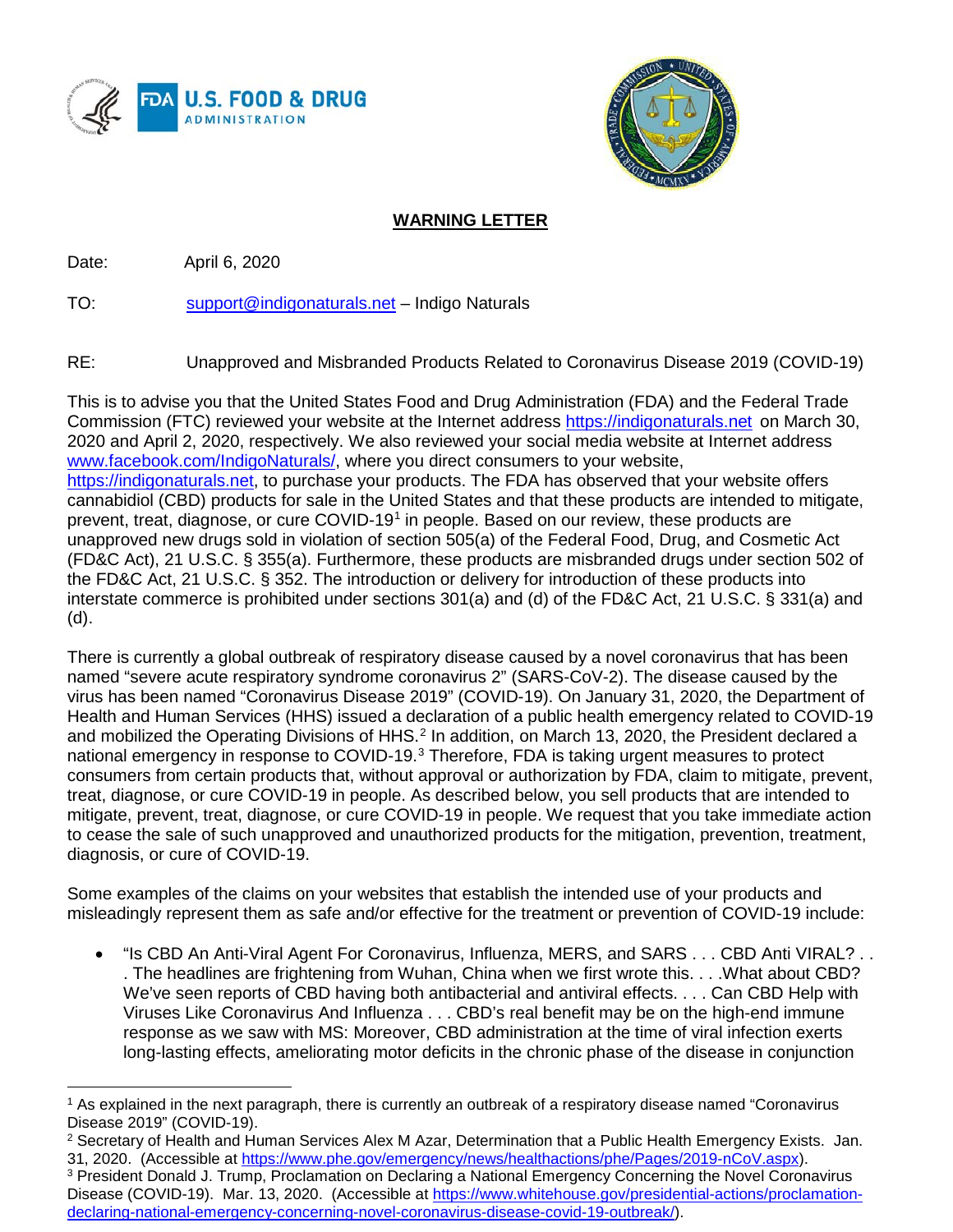with reduced microglial activation and pro-inflammatory cytokine production. . . . CBD will boost two of the T-cells powerful weapons (interferon and IL2) WHEN T cell function is LACKING. When T cell activity is too strong, it will actually suppress that activity . . . Levels of T cells in the lungs are important for the new coronaviruses" [from a February 12, 2020 blog posting on your website [https://indigonaturals.net\]](https://indigonaturals.net/)

- "Updated information on CBD (ACD2 receptors) and anti-viral effects in age of coronavirus: https://indigonaturals.net/.../is-cbd-an-antiviral-agent-for . . . Is CBD an Anti-Viral Agent for Coronavirus, Influenza, MERS, and Sars [*sic*] Plus Key Antiviral Supplements?" and the image of viruses with the words "CBD Anti VIRAL?" [from a February 26 post on your social media website [https://www.facebook.com/IndigoNaturals/\]](https://www.facebook.com/IndigoNaturals/)
- "There's so much worry and panic today about COVID19/Coronavirus. We should not panic but take some extra care of ourselves to boost our immune systems. Here's what we're doing to help boost our immune systems! . . . Read our new blog post about how CBD and natural supplements can boost our immune system." [from a March 4 post on your social media website [https://www.facebook.com/IndigoNaturals/\]](https://www.facebook.com/IndigoNaturals/)

You should take immediate action to correct the violations cited in this letter. The violations cited in this letter are not meant to be an all-inclusive list of violations that exist in connection with your products or operations. It is your responsibility to ensure that the products you sell are in compliance with the FD&C Act and FDA's implementing regulations. We advise you to review your websites, product labels, and other labeling and promotional materials to ensure that you are not misleadingly representing your products as safe and effective for a COVID-19-related use for which they have not been approved by FDA and that you do not make claims that misbrand the products in violation of the FD&C Act. **Within 48 hours, please send an email to [COVID-19-Task-Force-CDER@fda.hhs.gov](mailto:COVID-19-Task-Force-CDER@fda.hhs.gov)** describing the specific steps you have taken to correct these violations. Include an explanation of each step being taken to prevent the recurrence of violations, as well as copies of related documentation. Failure to immediately correct the violations cited in this letter may result in legal action, including, without limitation, seizure and injunction.

FDA is advising consumers not to purchase or use certain products that have not been approved, cleared, or authorized by FDA and that are being misleadingly represented as safe and/or effective for the treatment or prevention of COVID-19. Your firm will be added to a published list on FDA's website of firms and websites that have received warning letters from FDA concerning the sale or distribution of COVID-19 related products in violation of the FD&C Act. This list can be found at [http://www.fda.gov/consumers/health-fraud-scams/fraudulent-coronavirus-disease-covid-19-products.](http://www.fda.gov/consumers/health-fraud-scams/fraudulent-coronavirus-disease-covid-19-products) Once you have taken corrective actions to cease the sale of your unapproved and unauthorized products for the mitigation, prevention, treatment, diagnosis, or cure of COVID-19, and such actions have been confirmed by the FDA, the published list will be updated to indicate that your firm has taken appropriate corrective action.

If you cannot complete corrective action within 48 hours, state the reason for the delay and the time within which you will complete the corrections. If you believe that your products are not in violation of the FD&C Act, include your reasoning and any supporting information for our consideration.

If you are not located in the United States, please note that products that appear to be misbranded or unapproved new drugs are subject to detention and refusal of admission if they are offered for importation into the United States. We may advise the appropriate regulatory officials in the country from which you operate that FDA considers your products referenced above to be unapproved and misbranded products that cannot be legally sold to consumers in the United States.

Please direct any inquiries to FDA at [COVID-19-Task-Force-CDER@fda.hhs.gov.](mailto:COVID-19-Task-Force-CDER@fda.hhs.gov)

In addition, it is unlawful under the FTC Act, 15 U.S.C. 41 et seq., to advertise that a product can prevent, treat, or cure human disease unless you possess competent and reliable scientific evidence, including,